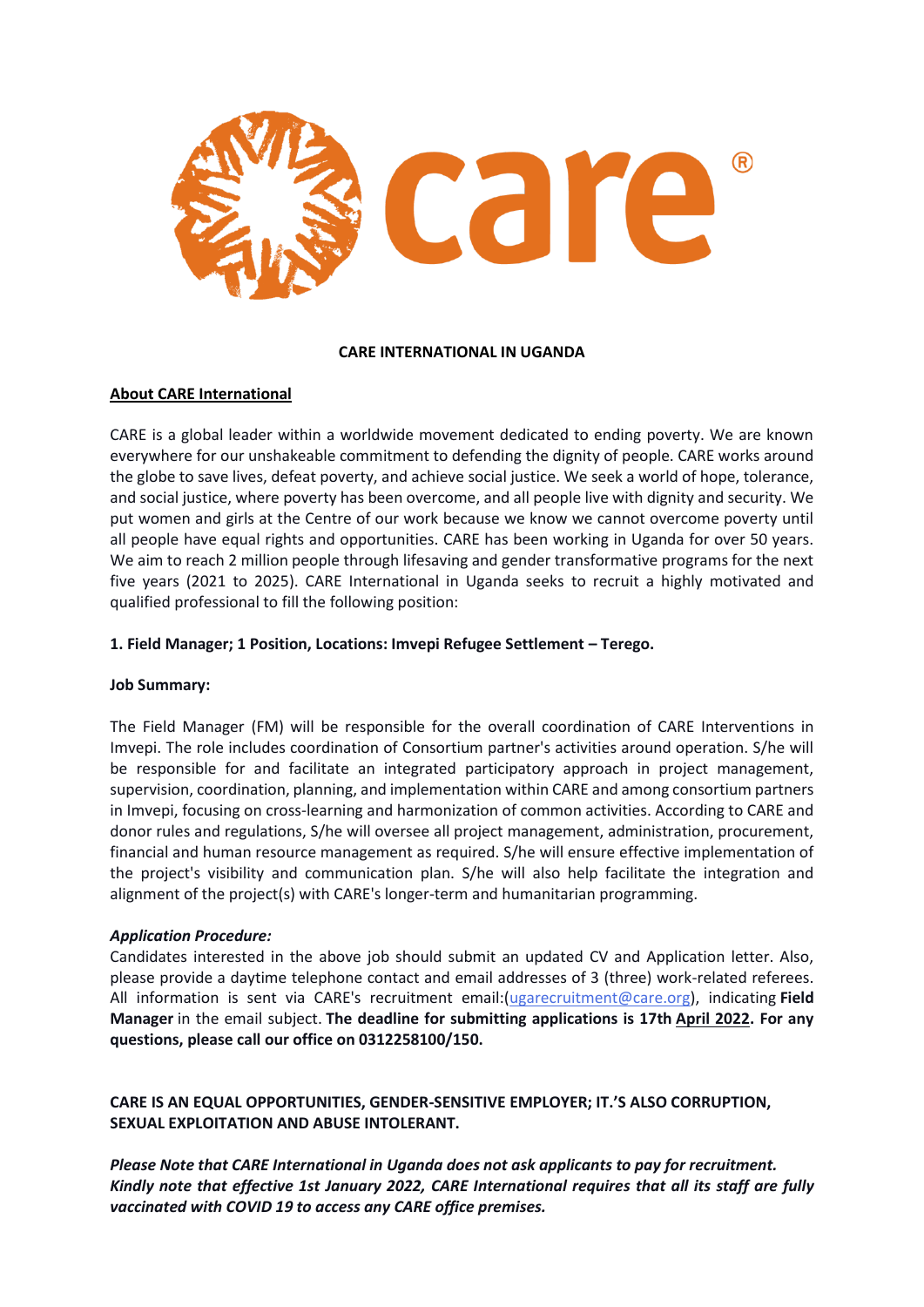*N.B.: Refer to the job description below for more details about the job.*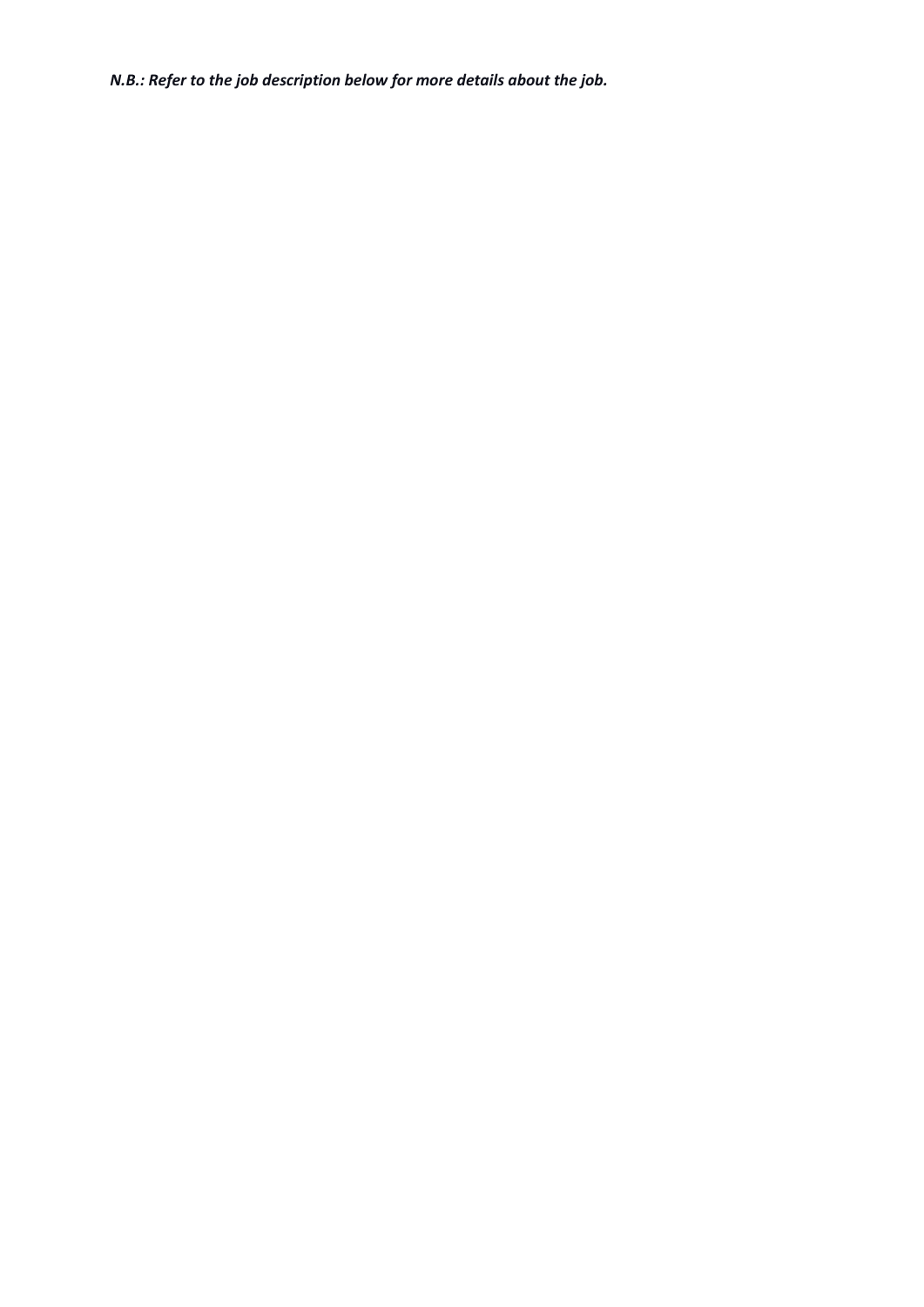| <b>CARE INTERNATIONAL IN UGANDA</b> |                                                               |            |  | <b>JOB DESCRIPTION</b> |  |                  |  |
|-------------------------------------|---------------------------------------------------------------|------------|--|------------------------|--|------------------|--|
|                                     |                                                               |            |  |                        |  |                  |  |
| <b>Job Position Title</b>           | Field Manager - Imvepi                                        |            |  |                        |  |                  |  |
| Name of Job Holder                  |                                                               |            |  |                        |  |                  |  |
| Date of Hire                        |                                                               |            |  |                        |  |                  |  |
| <b>Job Grade and Step</b>           | F <sub>1</sub>                                                |            |  |                        |  |                  |  |
| Department/Program                  | <b>Emergency program</b>                                      |            |  |                        |  |                  |  |
| <b>Duty Station</b>                 | Imvepi Refugee Settlement - Terego District                   |            |  |                        |  |                  |  |
| <b>Supervisor</b>                   | <b>Consortium Manager dotted to Program Manager-Emergency</b> |            |  |                        |  |                  |  |
| <b>Supervisees</b>                  | <b>Thematic Coordinators</b>                                  |            |  |                        |  |                  |  |
| <b>Status of JD</b>                 | X                                                             | <b>New</b> |  | <b>Revised</b>         |  | <b>No Change</b> |  |
| <b>Expected travel time</b>         |                                                               |            |  |                        |  |                  |  |
| Date submitted to HR                | 29th March 2022                                               |            |  |                        |  |                  |  |

### **PROJECT SUMMARY**

CI under APEAL consortium intends to deliver a comprehensive, evidence-based, and people-cantered Protection, Gender-Based Violence, Mental Health, and Psychosocial Support response for refugees from DRC and South Sudan as well as host communities in Uganda (Southwestern Uganda and West Nile).

## **JOB SUMMARY**

The Field Manager (FM) will be responsible for overall coordination of CARE Interventions in Imvepi. This includes coordination of Consortium partners activities around operation. S/he will be responsible for and facilitate an integrated participatory approach in project management, supervision, coordination, planning, and implementation within CARE and among consortium partners in Imvepi with a focus on cross-learning and harmonization of common activities. S/he will oversee all project management, administration, procurement, financial and human resource management as required, according to CARE and donor rules and regulations. S/he will ensure effective implementation of project's visibility and communication plan. S/he will also help facilitate the integration and alignment of the project(s) with CARE's longer-term and humanitarian programming. The FM will act as CARE's primary representative in settlement and regional level fora. S/he will facilitate smooth coordination between the consortium members and other agencies such as the Government (OPM and local district), UNHCR, and other INGOs, active in the delivery of all relevant interventions to avoid duplication, leverage comparative strengths, and contribute to joint advocacy. The employee shall fully comply with safety and security procedures of CARE and will be accountable for it. S/he will model CARE's core values, commitment to Gender Equity and Diversity, and Safeguarding policies, and ensure they are upheld by all Consortium Members and stakeholders engaging with the project.

This position will report to the Consortium Manager, as well work closely with the emergency response field staff, the Program Manager for Emergencies, and other CARE Uganda programs.

### **SPECIFIC RESPONSIBILITIES AND TASKS**

### **Job Responsibility 1: APEAL Project Management (20%)**

1.1. Drawing from the objectives and agreed upon key activities in the project proposals, develop quarterly detailed implementation plans (DIP) and related budgets while ensuring synergies between the different initiatives.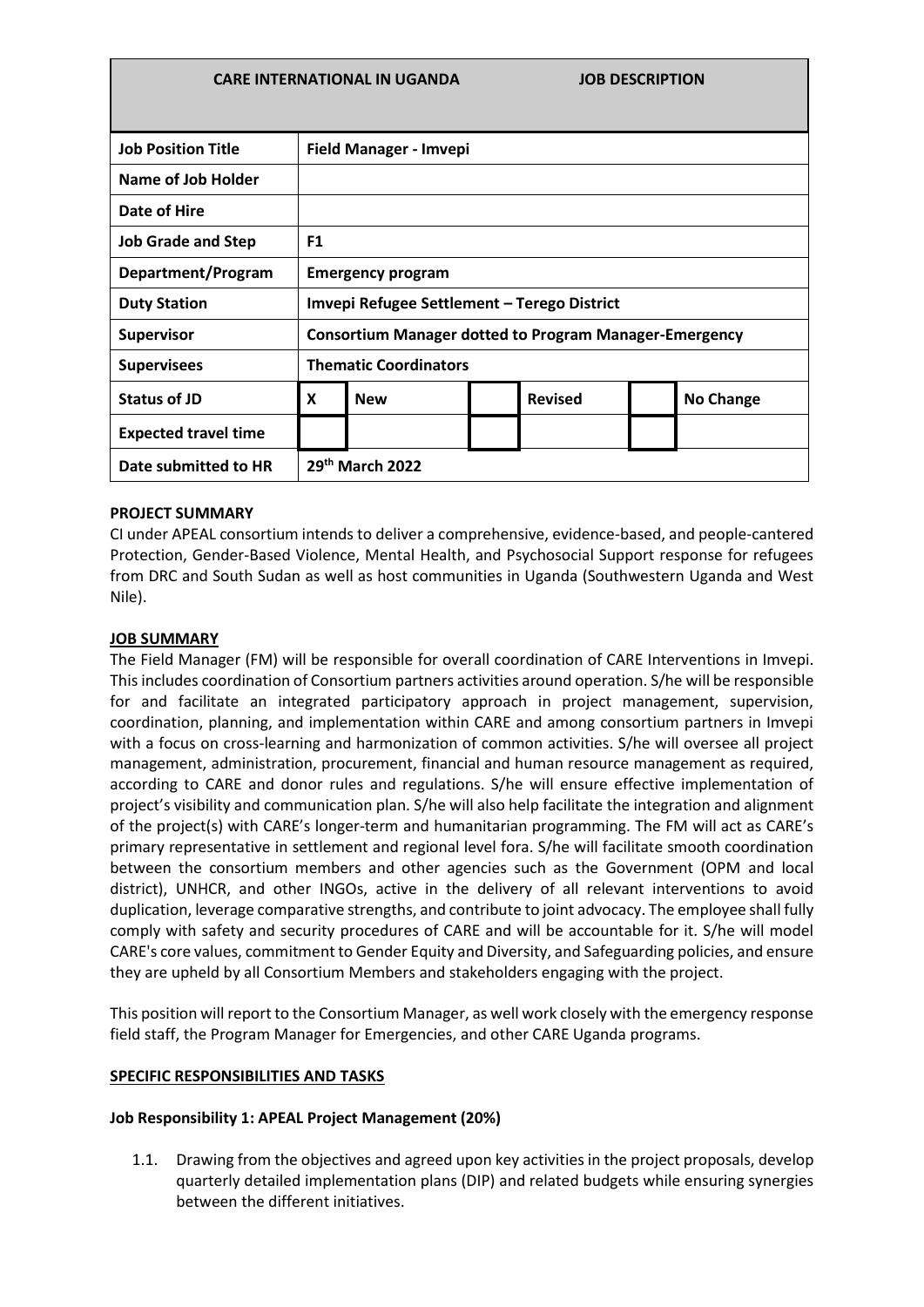- 1.2. Ensure DIPs are followed and closely monitored for each initiative to ensure timely implementation of activities and within available resources and immediately report any problems or deviations from plans.
- 1.3. Ensure logistics for all training, capacity building, research and other events have been prepared and organized in line with CARE's & donors' internal procedures and to create the best possible environment and conditions for participants in these different events.
- 1.4. Support the Consortium Manager to prepare accurate and timely donor narrative and financial reports and ensuring allocation of expenses to the right budget lines, preparing quarterly projection of needed funds, pipeline projections, etc.
- 1.5. Develop CARE action plans, procurement plans, cash projections in a timely manner to allow for appropriate cash flow and goods and services timely availability, in line with both CARE and the donors' rules and policies.
- 1.6. Ensures efficient management and use of the project's resources in line with donor and CARE regulations.
- 1.7. Support the Consortium Manager in ensuring compliance with ECHO rules and regulations both for CARE as the prime as well as consortium members and implementing partners.
- 1.8. Ensure work plans and budgets are reviewed and revised from time to time to address any emerging issue.
- 1.9. Support implementation and management of local/national partners subcontracted by CARE operating in Imvepi settlement. This includes holding onsite project review meetings

# **Job Responsibility 2: Team Leadership/People Management as per CARE HR policies (15%)**

- 2.1. Oversight of CARE staff assigned to initiatives within the settlement.
- 2.2. Development of annual performance objectives for each direct supervisee.
- 2.3. Proactive management of performance through day-to-day guidance and coaching, formal mid-term, and annual performance reviews.
- 2.4. Support staff to achieve their personal and professional development objectives.
- 2.5. Oversight and management of APEAL Consortium staff at the settlement through providing guidance on Consortium's priorities.
- 2.6. Nurture the spirit of teamwork through team and cohesion amongst CARE and Consortium staff

# **Job Responsibility 3: Technical leadership in Gender/GBV/SRHR (15%)**

- **3.1.** Define, refine, and update technical models implemented by CARE. This includes promoting the models in stakeholder forums in the settlement.
- 3.3 Train care and partner staff on technical models in collaboration with technical persons employed by CARE who are implementing the models.
- 3.4 Provide hands on field support to implement models
- 3.5 Engage CARE global TWG/COPs on developing, rolling out, contextualization and implementation technical models.

# **Job Responsibility 4: Monitoring, Evaluation, Accountability and Learning (MEAL) and Reporting for APEAL (15%)**

- 4.1. Ensure the project achieves results based on Monitoring, Evaluation, Accountability, and Learning (MEAL) system with SMART indicators.
- 4.2. Support the Consortium Manager and MEAL Advisor in developing the project's integrated MEAL framework, including a common beneficiary database that can be used by other consortia for referrals of beneficiaries
- 4.3. Ensure that project data collected are sex and age disaggregated, as well as vulnerability where relevant.
- 4.4. With the support of the MEAL Advisor, keep track of project participants in each component ensuring all partners put their data in the common beneficiary database.
- 4.5. Support the coordination of the base line, midterm review and end line evaluation in your respective locations.
- 4.6. Organise, lead, and document regular project reviews, Joint Field Monitoring and learning meetings with consortium partners and ensure these reviews inform project implementation and are used to improve project quality.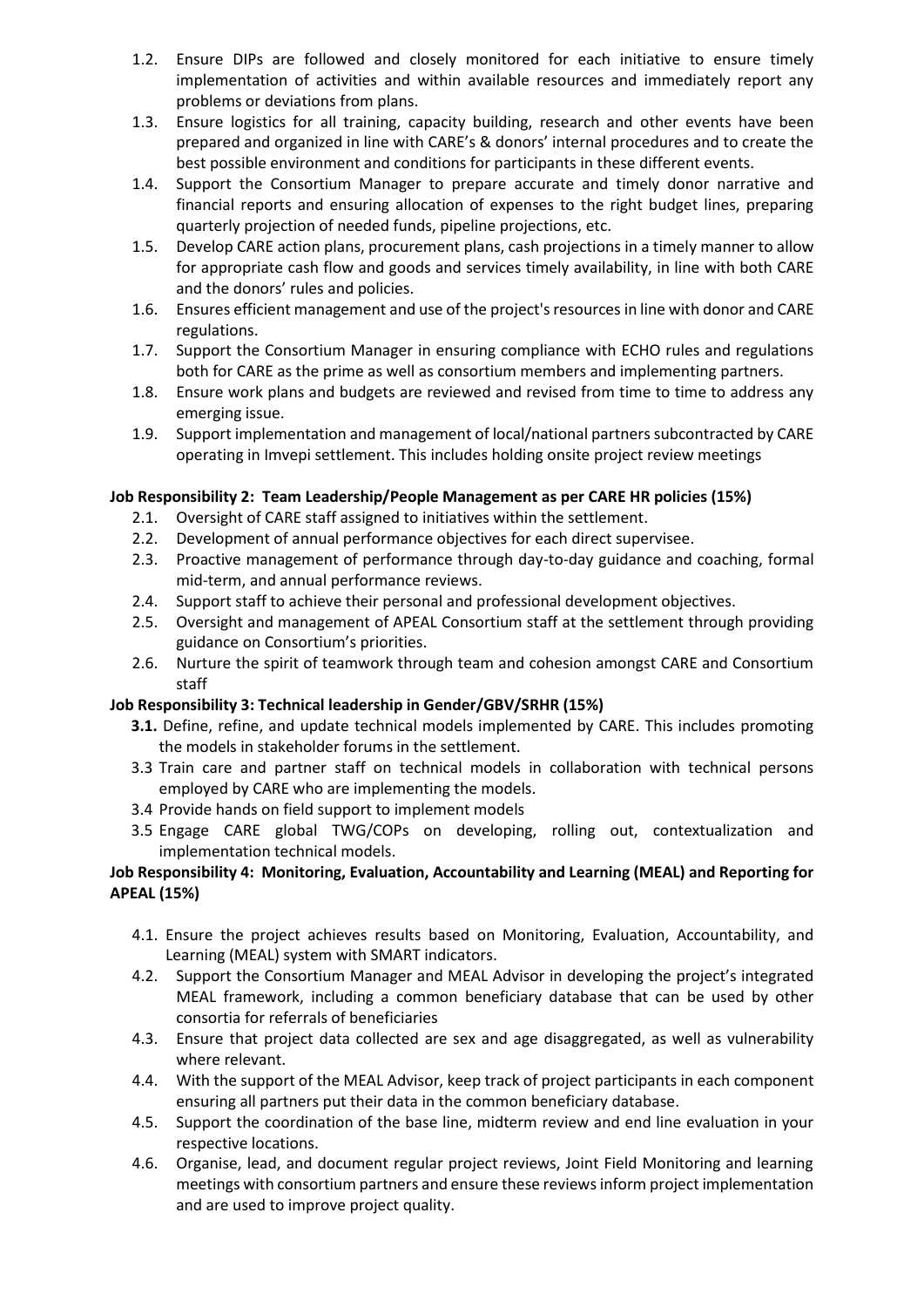- 4.7. Write and support direct reports to write briefs, human interest stories and papers that can be used for advocacy or information purposes.
- 4.8. Ensure consortium members produce timely and quality reports on their sector of intervention, ensure reports are a true reflection of implementation, and coordinate process of consolidation of reports for internal purposes as well as donor reports, as per guidelines of the donor.
- 4.9. Conduct frequent and regular field activity monitoring to ensure quality monitoring of interventions.

## **Job Responsibility 5: Field Coordination and Representation (20%)**

- 5.1. Represent CARE, APEAL Consortium and Donor interests in the allocated work locations always. This includes participating in coordination meetings such inter-agency and safety and security related meetings.
- 5.2. Manage and nurture excellent relationships with key partners including OPM, UNHCR, local district and sub-county authorities.
- 5.3. Ensure APEAL is represented in relevant settlement and regional level technical working groups, i.e., protection, SGBV, legal, MHPSS, etc.
- 5.4. Based on findings of due diligence and capacity assessments, ensure on-going capacity building at institutional, organizational, and technical level, including attention to Gender Equity and Diversity.
- 5.5. Ensure effective coordination and synergy across APEAL partners and implementation.
- 5.6. Ensure timely feedback on project reports or implementation is shared with partners.
- 5.7. Ensure all partners' agreements and general operations are in line with CARE's sub agreement policy.
- 5.8. Ensure partners have in-depth knowledge of the projects' objectives and strategies.
- 5.9. Ensure all partners are trained on the consortium's complaints feedback and reporting mechanism reporting and provide reports in timely manner.
- 5.10. Support rolling out and operationalization of Basic Needs Approach (BNA) through monitoring internal and external referrals.
- 5.11. Ensure communication and visibility plans for CARE, APEAL Consortium and donors is well implemented in the settlement.

### **Responsibility #6: Human Resources Management (5%)**

- 6.1 Assist in recruitment and support of qualified program staff as needed.
- 6.2 Support in performance management by supervising, mentorship, and coaching Coordinators and daily.
- 6.3 Support stepping in for the Consortium Manager to implement project tasks as needed during any periods of absence, including support and supervision of project teams.
- 6.4 Conduct performance reviews of staff stationed at the field location.
- 6.5 Leave management of supervised staff in the settlement.

### **Responsibility #7: Promote Gender Equity and Diversity and Safeguarding Practices (5%)**

7.1. Practice a behaviour consistent with CARE core values and promote gender equity and diversity goals.

7.2. Play a leadership role in identifying and implementing initiatives that enhance CARE's commitment to gender and diversity.

7.3. Ensure that CARE Safeguarding policies and procedures are adhered to by all and the staff that S/he supervisors both directly and indirectly.

7.4. Ensure that He / She and consortium personnel under the project are familiar with the following organizational policies and procedures and can identify when needed how these may have been breached, The CI Safeguarding policy, Protection from Sexual Harassment, Exploitation and Abuse and Child Abuse, The anti-discrimination and harassment policy, The code of conduct and the organizations Values.

### **Job Responsibility #8: Any other duties assigned from time to time (5%)**

8.1 Any other duties incidental to the role or assigned by supervisor.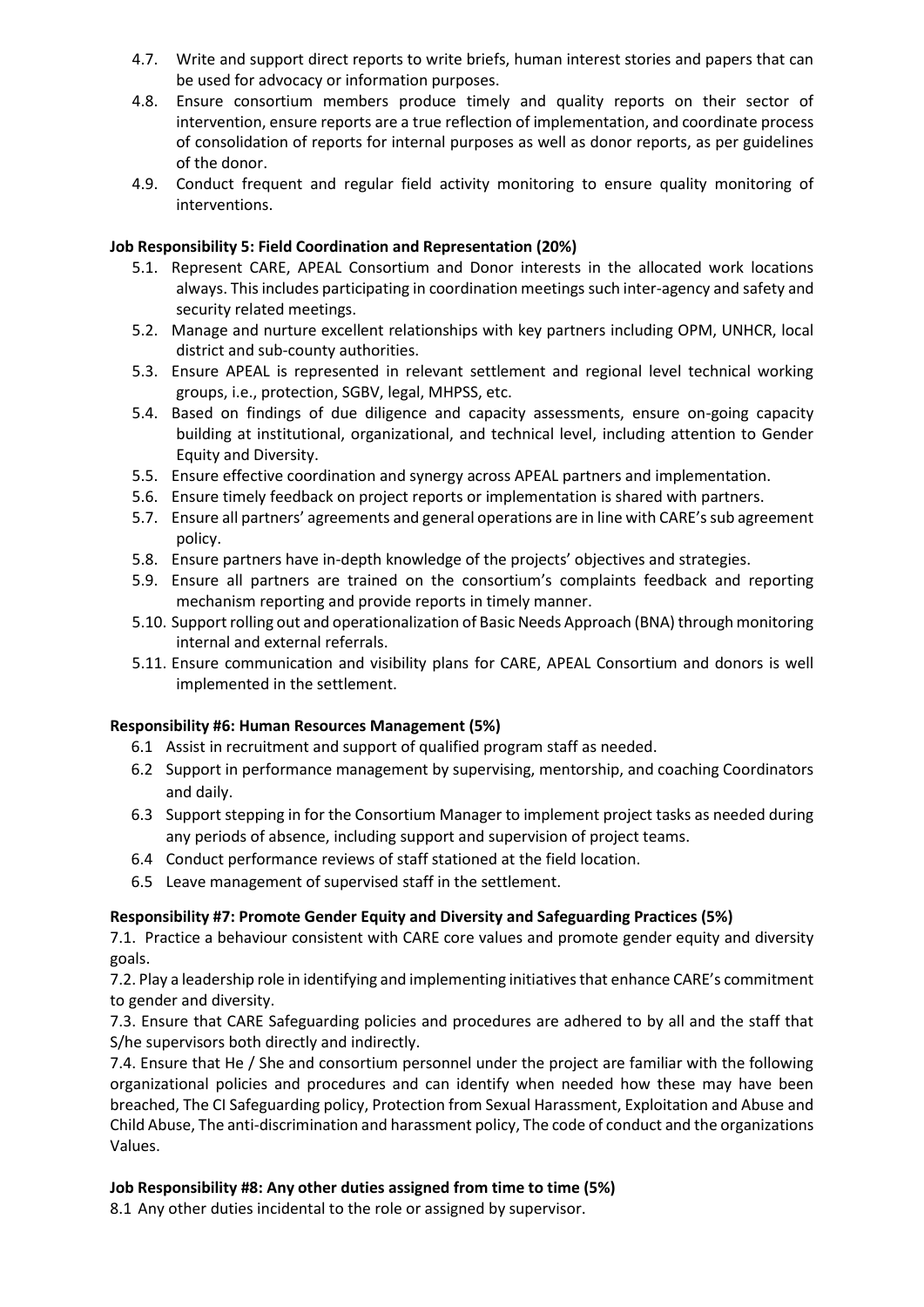### **Relationships and Collaboration:**

This is a middle level management position in CARE, and it is therefore important that the position holder exercises both sensitivity and responsiveness to the needs of the program, staff, and partners, as well as the mission, program directions, policies, procedure and core values of CARE International. S/he will have close and joint planning, coordination, and collaboration with OPM, UNHCR, and partners. The Manager will directly supervise staff assigned to APEAL project under his / her duty station. S/he will coordinate relevant activities of implementing partners with other CARE programs when relevant.

# **Budget management threshold.**

The position manages Budget at field level and is directly responsible for operations at field level.

## **Work conditions:**

The position is based **in Imvepi settlement**. A significant amount of time (at least 80%) is expected to be spent in the field operational area, liaising with partners, local government, and other stakeholders within the area of operations. It is essential that the manager maintains a close effective presence in the field to ensure proper management supervision guidance and leadership on field activities.

## **Minimum Qualification and experience:**

The manager will have a suitable combination of experience and relevant training in the following technical and programmatic requirements for the post:

- A minimum of a bachelor's degree in management, development or humanitarian studies, or related field.
- Master's degree or a [post graduate diploma is a MUST.
- Experience with refugee protection and gender-based violence programs required.
- Advanced knowledge and at least 5 years of proven practical complex humanitarian programs management experience including strong skills and experience in M&E, report writing, participatory planning, financial management, Human Resource Management.
- People manager with proven experience managing diverse teams and individuals' performance for success.
- Excellent verbal and written communication skills in English.
- Computer literate (email, word processing, spreadsheets,).
- Personally committed to gender equality and women and girls' empowerment with ability to lead to organizational change processes that aim at making organizations more gender aware, gender committed and gender competent.

# **Required Competencies**

- Timely decision Making
- Problem Solving
- Strategic Agility
- Gross Cultural Sensitivity
- Functional/Technical Skills
- Building Effective Team

# **CORE COMPETENCIES**

• **Excellence:** Sets high standards of performance for self and/or others; successfully completes assignments; sets standards of excellence rather than having standards imposed; ensures interactions and transactions are ethical and convey integrity.

• **Integrity:** Maintains social, ethical, and organizational norms; firmly adheres to codes of conduct and ethical principles inherent to CARE.

• **Communicating with Impact:** Diplomatically, logically and clearly conveying information and ideas through a variety of media to individuals or groups in a manner that engages the recipient / audience and helps them understand and retain their message.